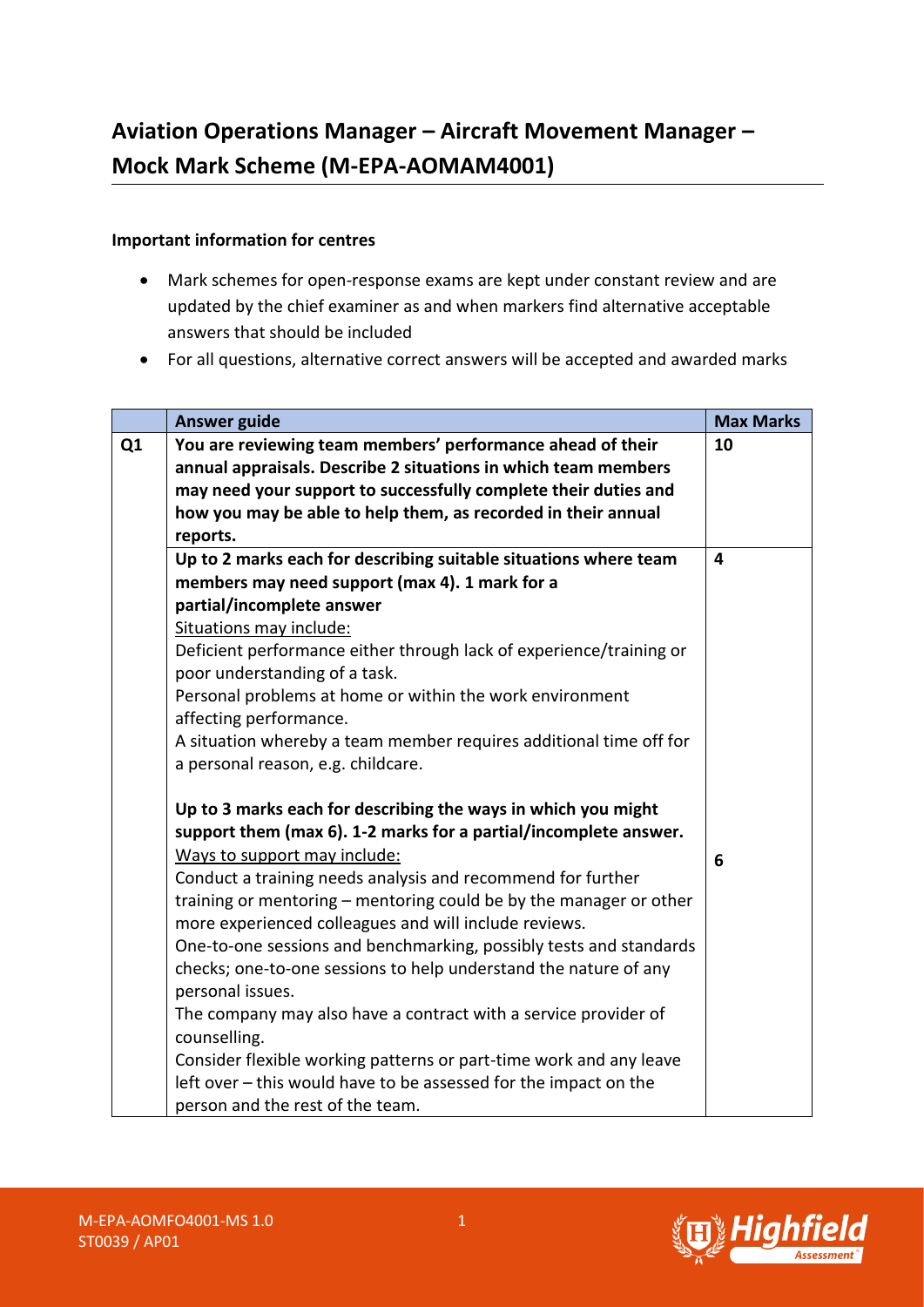| Q <sub>2</sub> | The winter season is approaching, and you have been asked to<br>provide a brief to your department, explaining the key equipment<br>available to your department and the associated procedures used<br>for keeping the operation running during cold weather operations.<br>Identify 2 pieces of equipment and outline their role in relation to<br>winter operations. State the key features of each, along with<br>benefits of their use and any disadvantages if they were<br>unavailable.                                                                                                                 | 10             |
|----------------|---------------------------------------------------------------------------------------------------------------------------------------------------------------------------------------------------------------------------------------------------------------------------------------------------------------------------------------------------------------------------------------------------------------------------------------------------------------------------------------------------------------------------------------------------------------------------------------------------------------|----------------|
|                | Up to 2 marks each for identifying a piece of equipment and its role<br>(max 4). 1 mark for a partial/incomplete answer.<br>Types of equipment and descriptions:<br>Equipment may include snow ploughs fitted to existing or dedicated<br>vehicles e.g. Runway sweepers. Airfield De-icing Systems, with<br>plough and/or boom functions, de-icing trailers, hand-held or small,<br>towed units used on aircraft stands, De-icing vehicles for aircraft use,<br>runway friction measurement devices. All to include some<br>knowledge of the technical features of each piece of equipment, as<br>applicable. | 4              |
|                | 1 mark for describing the key features of each piece of equipment<br>(max 2)                                                                                                                                                                                                                                                                                                                                                                                                                                                                                                                                  | 2              |
|                | 1 mark for describing the benefits of each piece of equipment (max<br>2)<br>Key features & benefits may include:<br>Process by which a runway surface is cleared, swept/blown and<br>de/anti-ice fluid is applied (may vary, but the sequence is to be<br>observed). Timings and fluid quantities may be referred to in the<br>procedures, especially with regard to the benefit of anti-icing before<br>weather conditions deteriorate.                                                                                                                                                                      | $\overline{2}$ |
|                | 1 mark for describing the disadvantages if the equipment became<br>unavailable for each piece of equipment (max 2)<br>Disadvantages if unavailable may include:<br>Appreciation of disturbance to the entire operation, backlog of work<br>areas to be cleared, loss to the operation of priority system (as<br>locally appropriate), e.g. runway, main taxiways, ramp, hangar areas.<br>Risks to personnel with untreated surfaces etc.                                                                                                                                                                      | 2              |

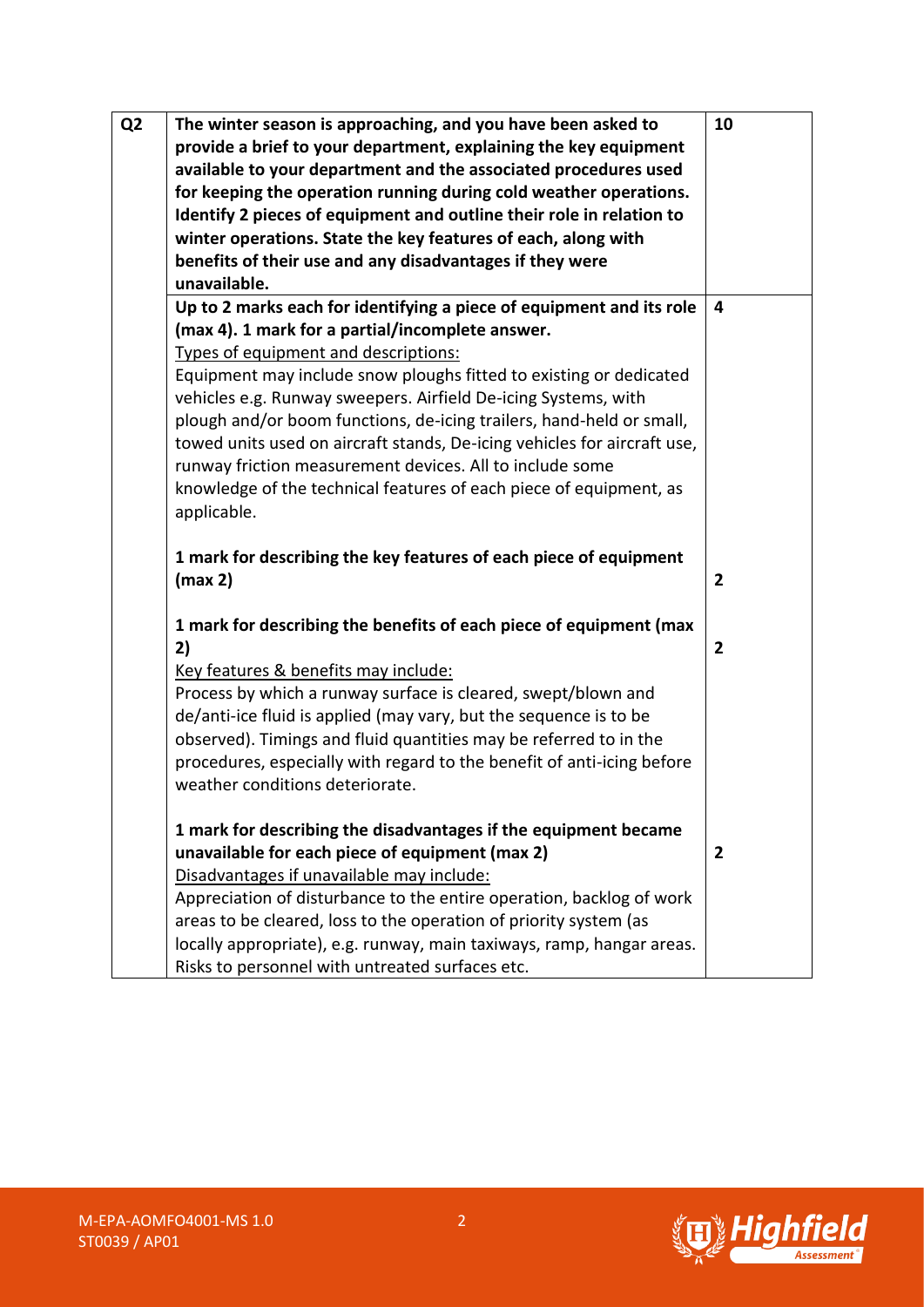| Q <sub>3</sub> | You have been nominated by your organisation to be a member of        | 10             |
|----------------|-----------------------------------------------------------------------|----------------|
|                | your aerodrome's airport safety committee. You are proposing a        |                |
|                | new initiative to improve safety reporting and communication          |                |
|                | across all stakeholders and need to convince your colleagues of the   |                |
|                | benefits this will bring. Outline a suitable initiative and include a |                |
|                | description of its benefits and how you plan to implement it.         |                |
|                | Up to 2 marks for outlining a suitable initiative. 1 mark for a       | $\overline{2}$ |
|                | partial/incomplete answer.                                            |                |
|                |                                                                       |                |
|                | Up to 4 marks for describing the benefits of the initiative. 1-3      | 4              |
|                | marks for a partial/incomplete answer.                                |                |
|                | Benefits may include:                                                 |                |
|                | Sharing safety data would allow more detailed analysis to take place  |                |
|                | and allow the various organisations to understand risks that may be   |                |
|                | unknown to them. By harnessing intelligence gathered from multiple    |                |
|                | organisations, a more proactive and, potentially predictive style of  |                |
|                | safety management may be possible. Other benefits may include         |                |
|                | opportunities for shared learning between organisations and the       |                |
|                | wider development of the continuous improvement process.              |                |
|                | Up to 4 marks for explaining how it will be implemented. 1-3 marks    | 4              |
|                | for a partial/incomplete answer.                                      |                |
|                | Implementation may include:                                           |                |
|                | Using a forum of key stakeholders, which may wish to establish        |                |
|                | terms of reference, objectives and the scope of the initiative. A     |                |
|                | communication planned would be beneficial in order to be able to      |                |
|                | reach all personnel, and in a manner befitting their roles and work   |                |
|                | patterns. Objectives should be kept up-to-date and relevant, and be   |                |
|                | developed in line with the changing safety picture, and reflect       |                |
|                | personnel's real experiences in the workplace.                        |                |

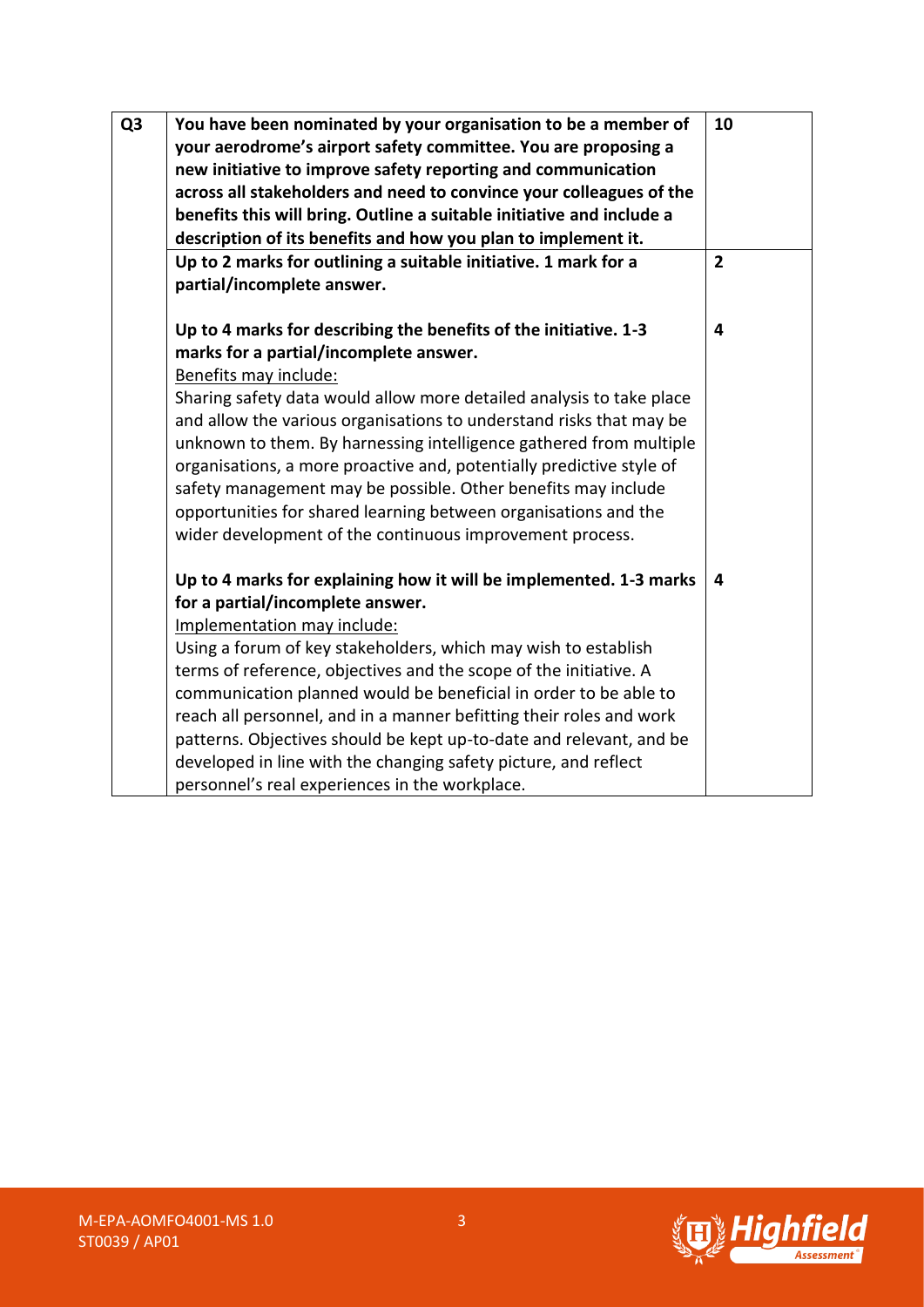| Q4 | You have been nominated to host an inspection team from the<br>regulatory authority.                                                                                                                                                                                                                                                                                                                                                                                                                                                                          | 10             |
|----|---------------------------------------------------------------------------------------------------------------------------------------------------------------------------------------------------------------------------------------------------------------------------------------------------------------------------------------------------------------------------------------------------------------------------------------------------------------------------------------------------------------------------------------------------------------|----------------|
|    | Describe 2 of the requirements of an aerodrome licence holder.<br>(4 marks)                                                                                                                                                                                                                                                                                                                                                                                                                                                                                   |                |
|    | Explain 2 of the conditions of holding a licence and describe a<br>situation where additional oversight may be needed by the<br>regulatory authority.<br>(6 marks)                                                                                                                                                                                                                                                                                                                                                                                            |                |
|    | 2 marks each for describing the requirements of a licence holder<br>(max 4). 1 mark for a partial/incomplete answer.<br>Requirements of a licence holder:<br>Physical conditions of the manoeuvring area, apron and the environs<br>of the aerodrome are acceptable; The scale of equipment and<br>facilities are adequate for the flying activities which are expected to<br>take place; an effective safety management system is in place; staff<br>undertaking activities in relation to safety are competent and, where<br>necessary, suitably qualified. | 4              |
|    | 2 marks each for explaining the conditions of holding a licence<br>(max 4). 1 mark for a partial/incomplete answer.<br>Conditions of holding a licence:<br>Will vary according to the licence granted but may include notifying<br>any changes to the Authority, for example, the erection of buildings,<br>changes to visual aids, changes to any responsible person holding<br>the licence, changes to the provider of ATC services.                                                                                                                        | 4              |
|    | 2 marks for describing a situation where additional oversight may<br>be needed. 1 mark for a partial/incomplete answer.<br>Additional oversight may be required:<br>When large or complex aerodrome developments are being<br>undertaken, or when significant operational changes are being<br>made, or if the Authority has concerns about the safety of aircraft<br>operations, the maintenance of its facilities, equipment or the<br>organisational structure in meeting its licensing requirements.                                                      | $\overline{2}$ |



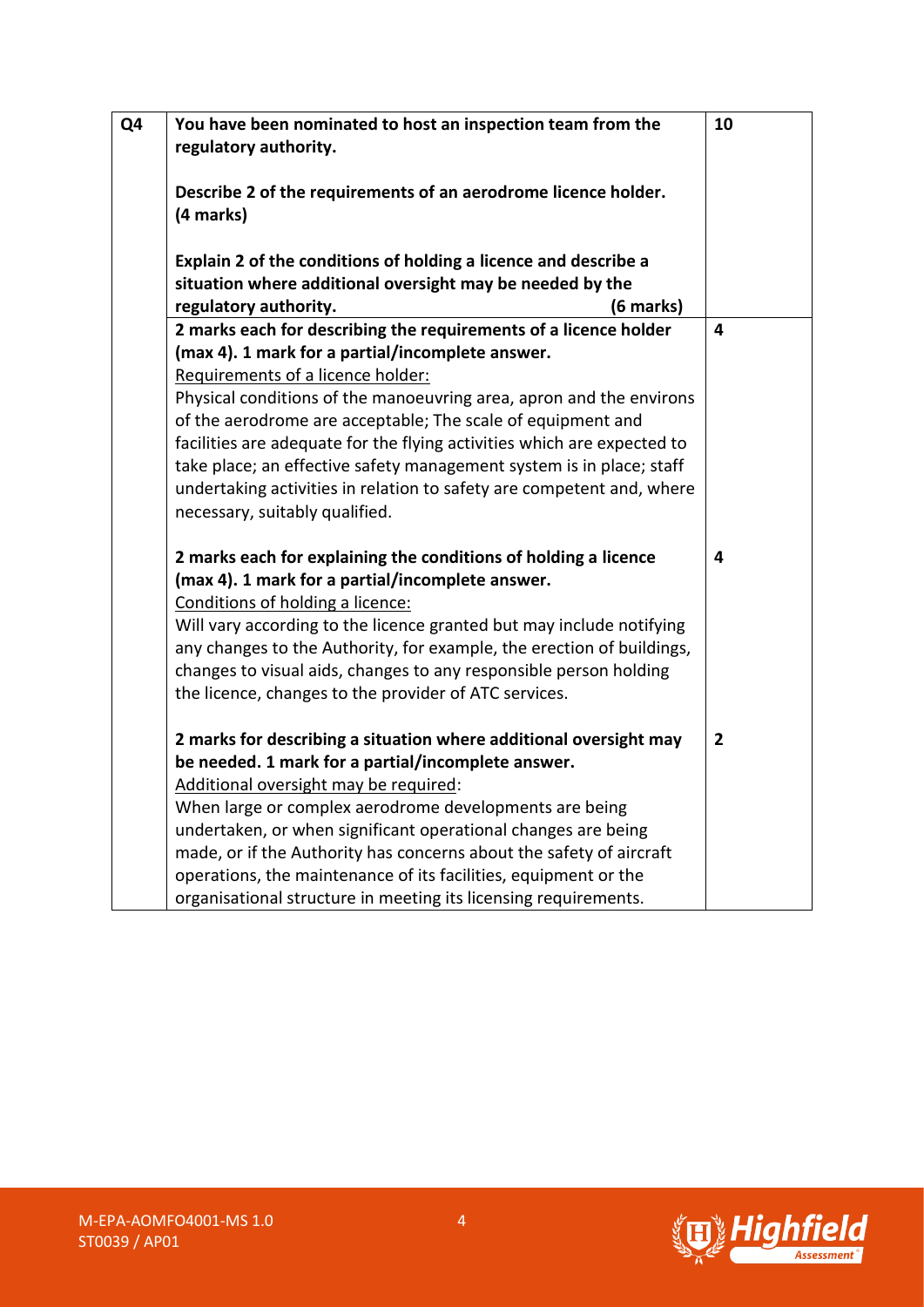| Your organisation is undergoing change and you have been asked<br>to perform a risk assessment to manage the change and its<br>associated risks.                                                                                                                                                                                                                                                                                                                                                                                                                                                                                                                                                   | 30 |
|----------------------------------------------------------------------------------------------------------------------------------------------------------------------------------------------------------------------------------------------------------------------------------------------------------------------------------------------------------------------------------------------------------------------------------------------------------------------------------------------------------------------------------------------------------------------------------------------------------------------------------------------------------------------------------------------------|----|
| Describe your organisation's procedures for managing the risks.<br>(4 marks)                                                                                                                                                                                                                                                                                                                                                                                                                                                                                                                                                                                                                       |    |
| Outline a valid method for risk assessment, including definitions,<br>terminology and methodology.<br>$(6$ marks $)$                                                                                                                                                                                                                                                                                                                                                                                                                                                                                                                                                                               |    |
| The change being introduced relates to the introduction of a new<br>type of operation, such as a new aircraft, route, operator<br>equipment or a change to infrastructure. For one of these changes,<br>outline a relevant scenario which will need to be risk assessed and<br>identify 3 associated risks.<br>(5 marks)                                                                                                                                                                                                                                                                                                                                                                           |    |
| For each risk you have identified against the scenario, describe the<br>appropriate control measures that could be put in place and<br>explain how the effectiveness of those control measures could be<br>evaluated and measured.<br>$(15 \text{ marks})$                                                                                                                                                                                                                                                                                                                                                                                                                                         |    |
| Up to 4 marks for explaining the organisation's procedures for<br>managing risks. 1-3 marks for a partial/incomplete answer.<br>Organisation's procedures<br>Risk management is often done from the ground-up, with safety<br>meetings at the working level taking place, and reporting up,<br>ultimately to the executive level. There may be a risk assessment of<br>safety issues, safety management of change, incident and accident<br>review and statistical analysis of events. Near miss reporting may<br>also feature in the procedures for managing risk.                                                                                                                                | 4  |
| Up to 6 marks for describing a suitable method of risk assessment,<br>including definitions and terminology. 1-5 marks for a<br>partial/incomplete answer.<br>Method, definitions and terminology<br>Risk assessment is generally described as severity x likelihood, but<br>the strength of knowledge may also feature. PEAR (People,<br>Environment, Assets, Reputation) Risk Assessment Matrix is most<br>often used as per ICAO Annex 19 and the ICAO Safety Management<br>Manual (ICAO Doc 9859). Various other methods may be used<br>separately or in conjunction with a PEAR RAM, e.g. BowTie method,<br>which uses barriers to mitigate undesired outcomes, before and<br>after the fact. | 6  |
| Up to 2 marks for outlining a credible scenario. 1 mark for a<br>partial/incomplete answer.                                                                                                                                                                                                                                                                                                                                                                                                                                                                                                                                                                                                        | 2  |

 $\mathsf{l}$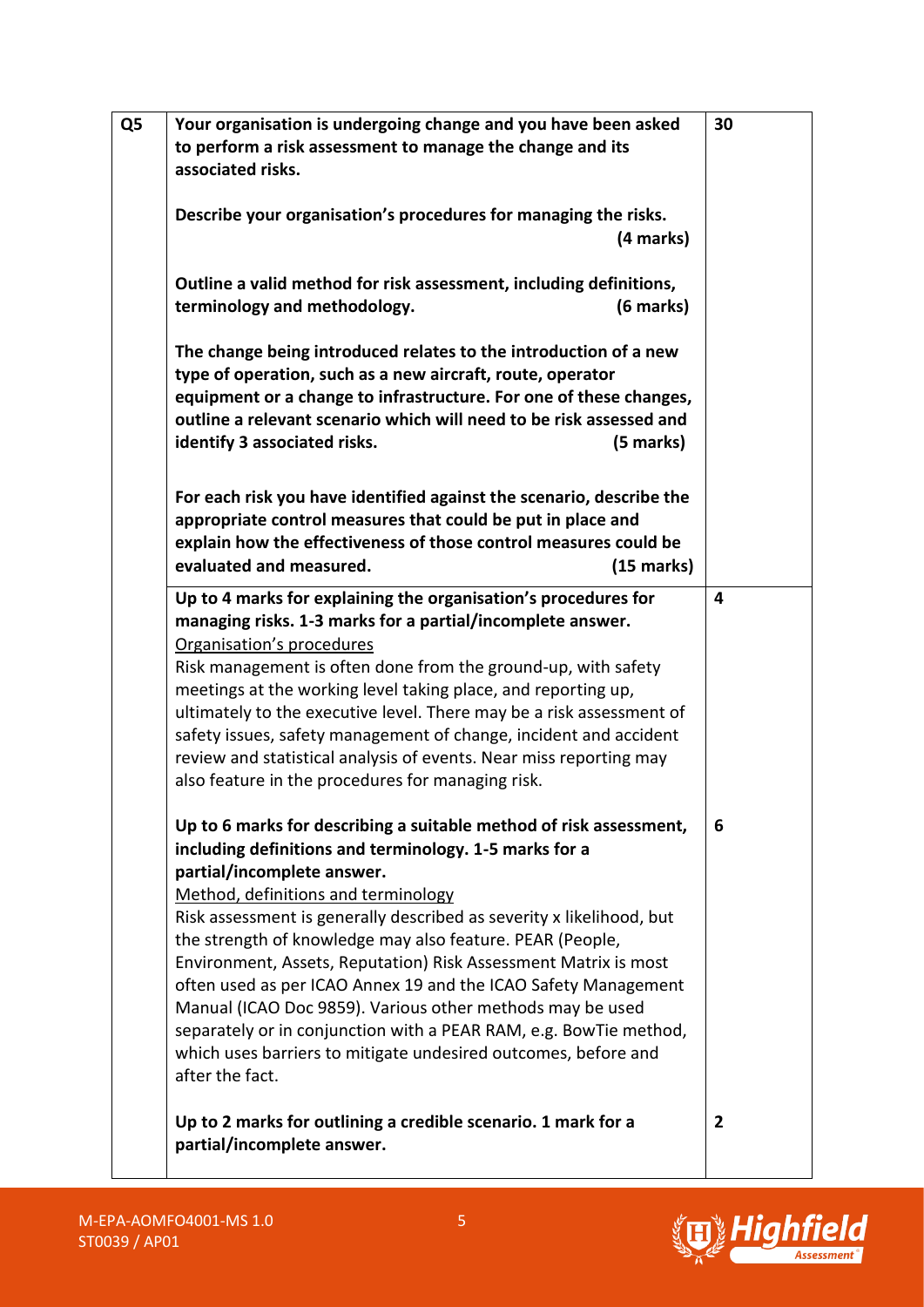| 1 mark for each suitable associated risk identified (max 3).                                                                                                                                                                                                                                                                                                                                                     | 3  |
|------------------------------------------------------------------------------------------------------------------------------------------------------------------------------------------------------------------------------------------------------------------------------------------------------------------------------------------------------------------------------------------------------------------|----|
| Scenario and identified risks                                                                                                                                                                                                                                                                                                                                                                                    |    |
| The scenario should be credible and include risks that are of a safety<br>nature, e.g. working with new lifting equipment may pose a risk to<br>life from a fall from a height, or new loading equipment may pose a<br>risk of aircraft damage etc.                                                                                                                                                              |    |
| Up to 5 marks each for risk assessing each of the risks (max 15).<br>Risk assessment<br>The risk assessments of the scenario must have credible, identified<br>safety risks, and include a clear, thought-out risk which may result in<br>a bad outcome. Multiple mitigations should be offered, which must<br>be robust and provide a tangible difference in reducing the risks<br>described.<br>For each risk: | 15 |
| 1 mark per valid control measure up to a maximum of 2 marks<br>Up to 2 marks for a description of a suitable method for<br>measuring/evaluating the proposed control measures<br>1 mark if the answer includes a valid/justified risk rating                                                                                                                                                                     |    |